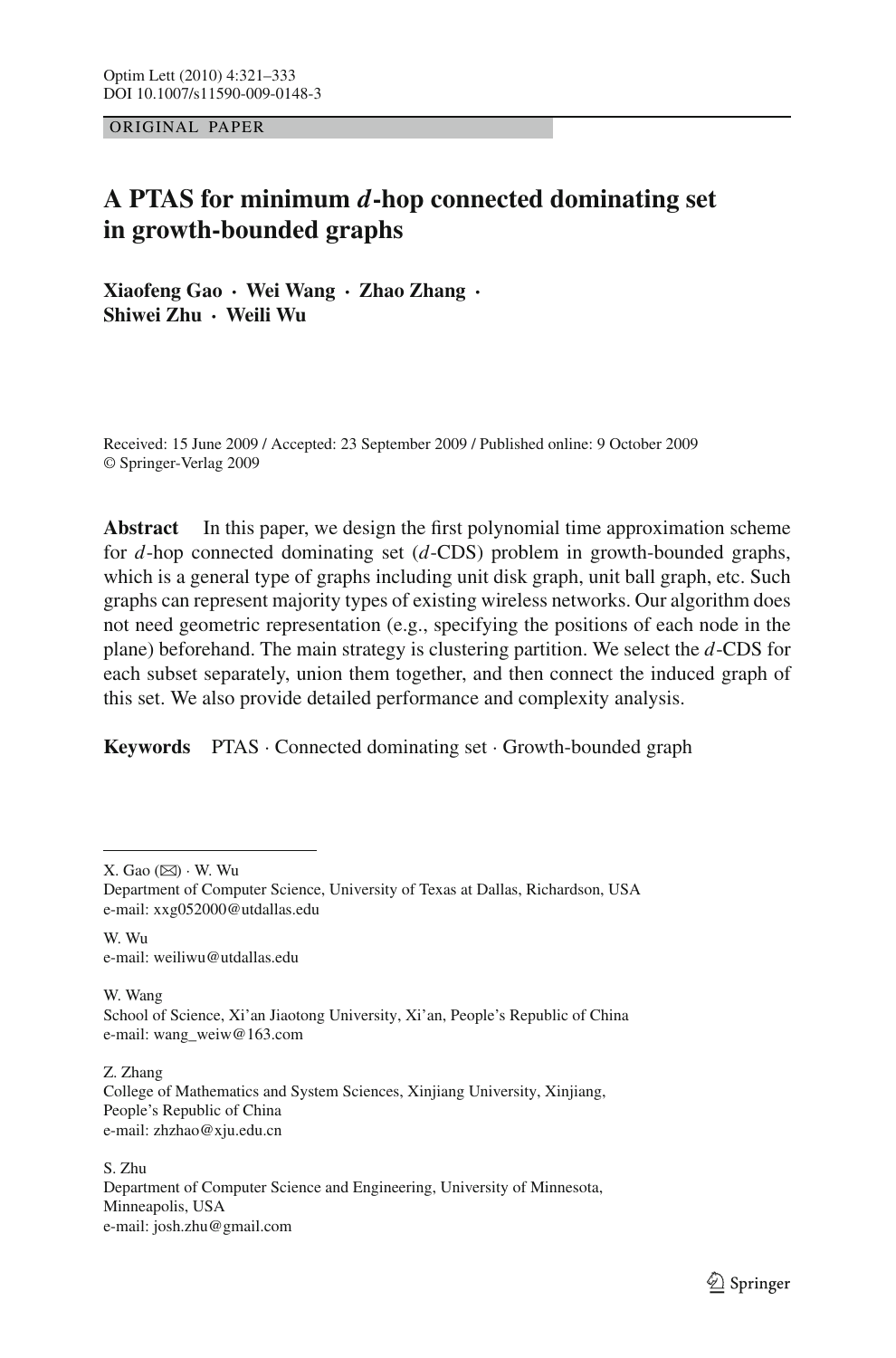# **1 Introduction**

Wireless networks, such as wireless ad hoc networks, wireless sensor networks, and wireless telecommunications networks, have numerous applications in the world including both military applications (e.g., battlefield surveillance, enemy detection and environmental monitoring) and civilian applications (e.g., cellular phones, emergency services and healthcare management). They use electromagnetic waves to exchange messages, and form wireless information transmission system. The development of wireless networks attracts more and more attention from both scientists and engineers for their potential implementations.

However, due to limited radio range and power constraint, most of the nodes in wireless network cannot communicate with distant nodes directly, but exchange data via a routing path through several intermediate nodes. Moreover, without a wellorganized routing scheme, wireless networks always use simple flooding to transmit messages, bringing high energy consuming and interference problems. To improve the performance and Quality of Service requirement, a special subset of nodes in the network is selected to form a *virtual backbone*, which will participate in multi-hop routing process. Usually, a Connected Dominating Set (CDS) is the graph model of such subsets. Each node in CDS (dominator) will dominate its adjacent neighbors (dominatees). Thus the network is divided as several clusters, each with its dominator as the clusterhead.

Later, researchers found that for large-scaled wireless network, only fixing a CDS is not enough to build a hierarchical based, energy efficient communication system. Thus they generalized the concept of CDS into a more powerful expression, the *d*-Hop CDS (*d*-CDS). The formal definition of *d*-CDS is: given a graph  $G = (V, E)$ , a *d*-hop connected dominating set (*d*-CDS) is a vertex subset *D* of *V* such that for any vertex *u*, either  $u \in D$  or there exists a vertex  $v \in D$ , and we can find a path in *G* from *u* to v within *d* hops (or this path has *d* − 1 intermediate nodes). Besides, the subgraph induced by *G*[*D*] is connected. If only consider dominating properties, the selected subset is called *d*-hop dominating set (*d*-DS) for short.

Figure [1](#page-1-0) is an example of 2-CDS in undirected graph, where grey regions form a group of clusters, red nodes in each cluster are the clusterheads (also form 2-DS), and

<span id="page-1-0"></span>

**Fig. 1** An example of a 2-CDS in an undirected graph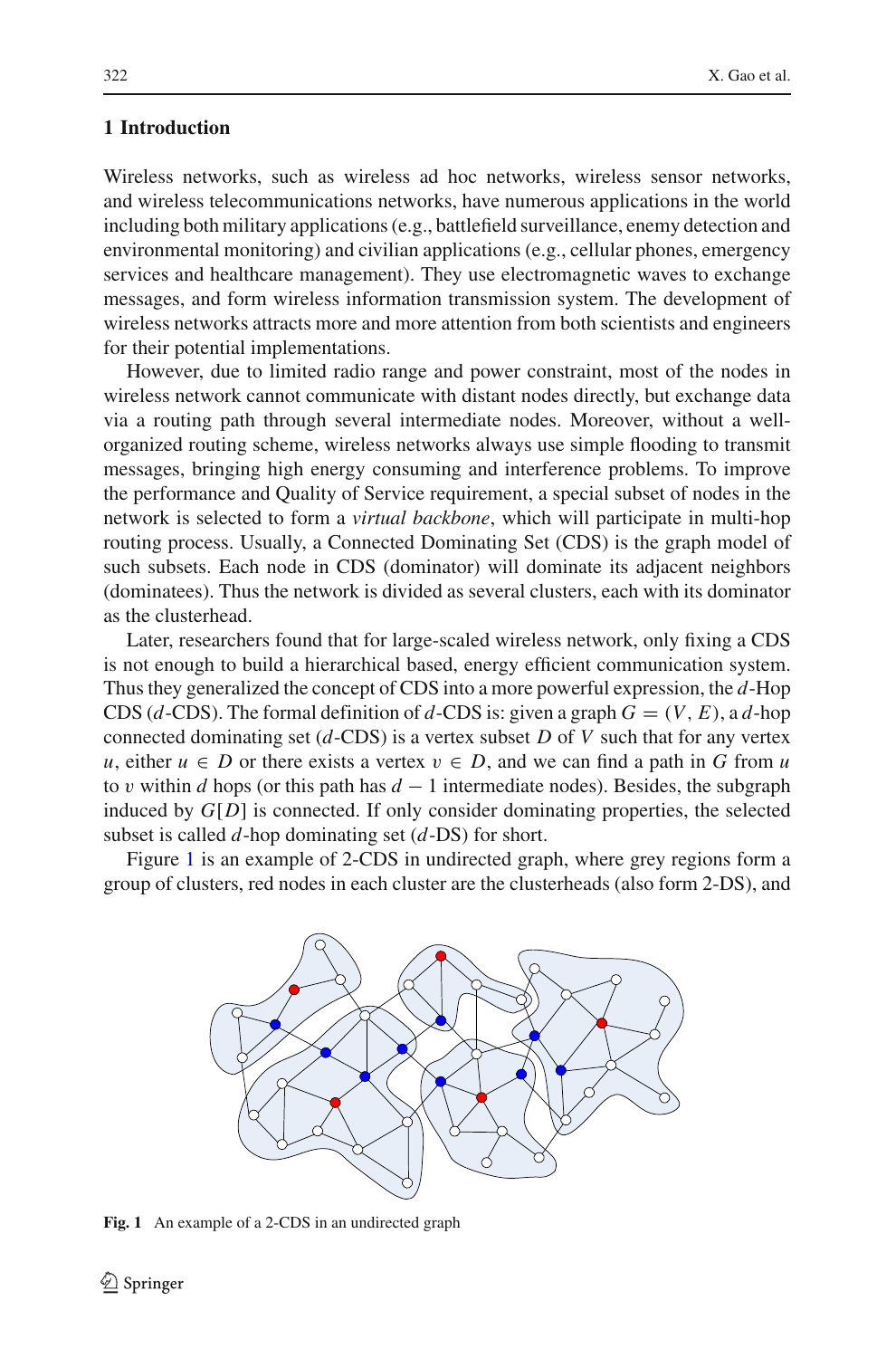blue nodes make them connected. The union of red and blue nodes form a 2-CDS together.

It is easy to know that the CDS we talked previously is 1-CDS according to this definition. *d*-CDS is more powerful to partition the network into bigger cluster, and each node is the super-clusterhead, which can be viewed as the base station to transfer huge amount of information. Therefore, each cluster can be shrunk as a supernode in a higher level network. Such multi-level hierarchical based wireless network architecture highly simulates wired network transmissions among wide ranges, bringing better performance reliability and system capabilities. As large scaled wireless networks are used in more and more fields, finding a *d*-CDS attracts more attention from academia and industry.

#### 1.1 Previous literatures

Most of the related works on *d*-CDS are completed within recent ten years, especially after year 2000. Vuong et al. [\[13\]](#page-12-0) proved that finding minimum *d*-CDS is *NP*-complete in general graph by a reduction from 3-SAT, and later Nguyen [\[7](#page-12-1)] proved that *d*-CDS remains *NP*-complete in UDG. Researchers are looking for effective approximation algorithms to find a feasible solution within polynomial time. Many previous literatures [\[1](#page-11-0)[,3](#page-11-1)[,4](#page-11-2),[9](#page-12-2)[–12](#page-12-3),[14\]](#page-12-4) provided heuristic algorithms to solve general *d*-CDS problem or relative problems with fixed *d*. They also provided simulations to show their performance. However, most of them lacked approximation analysis, especially the quality of their approximate solutions. More recently, Gao et al. [\[5](#page-11-3)] provided the first constant-factor approximation algorithm to solve *d*-CDS in unit disk graph, which is a distributed algorithm practical for many applications. Their algorithm has approximation ratio around  $0.335(d + 0.5)^3$  with some fixed *d*.

Cheng et al. [\[2](#page-11-4)] proposed the first Polynomial Time Approximation Scheme (PTAS) for minimum CDS problem in unit disk graph. A PTAS is a  $(1 + \varepsilon)$ -approximation, where  $\varepsilon$  is an arbitrary positive number. It means that the result of this algorithm can be really close to the optimal solution, as what  $\varepsilon$  you required before algorithm runs. Their main strategy is grid partition on 2-dimensional space and shifting policy to reduce the size of additional nodes to connect the whole graph. Later, Nieberg and Hurink [\[8](#page-12-5)] found another partition method to design a PTAS for minimum Dominating Set (DS) problem in unit disk graph. They defined *clustering partition* to divide the whole graph into several clusters according to some prefixed parameters, and later Gfeller and Vicari [\[6\]](#page-11-5) modified their method to deal with minimum CDS problem in growth-bounded graphs. Till now, no literature provides PTAS for *d*-CDS problem yet.

#### 1.2 Our contribution

In this paper, we present the first PTAS for minimum *d*-CDS in growth-bounded graphs (including unit disk graph, unit ball graph, etc), which can represent the majority types of wireless networks in practice. The major strategy we used is clustering partition. Firstly, we divide the whole graph into clusters, and then for each cluster we select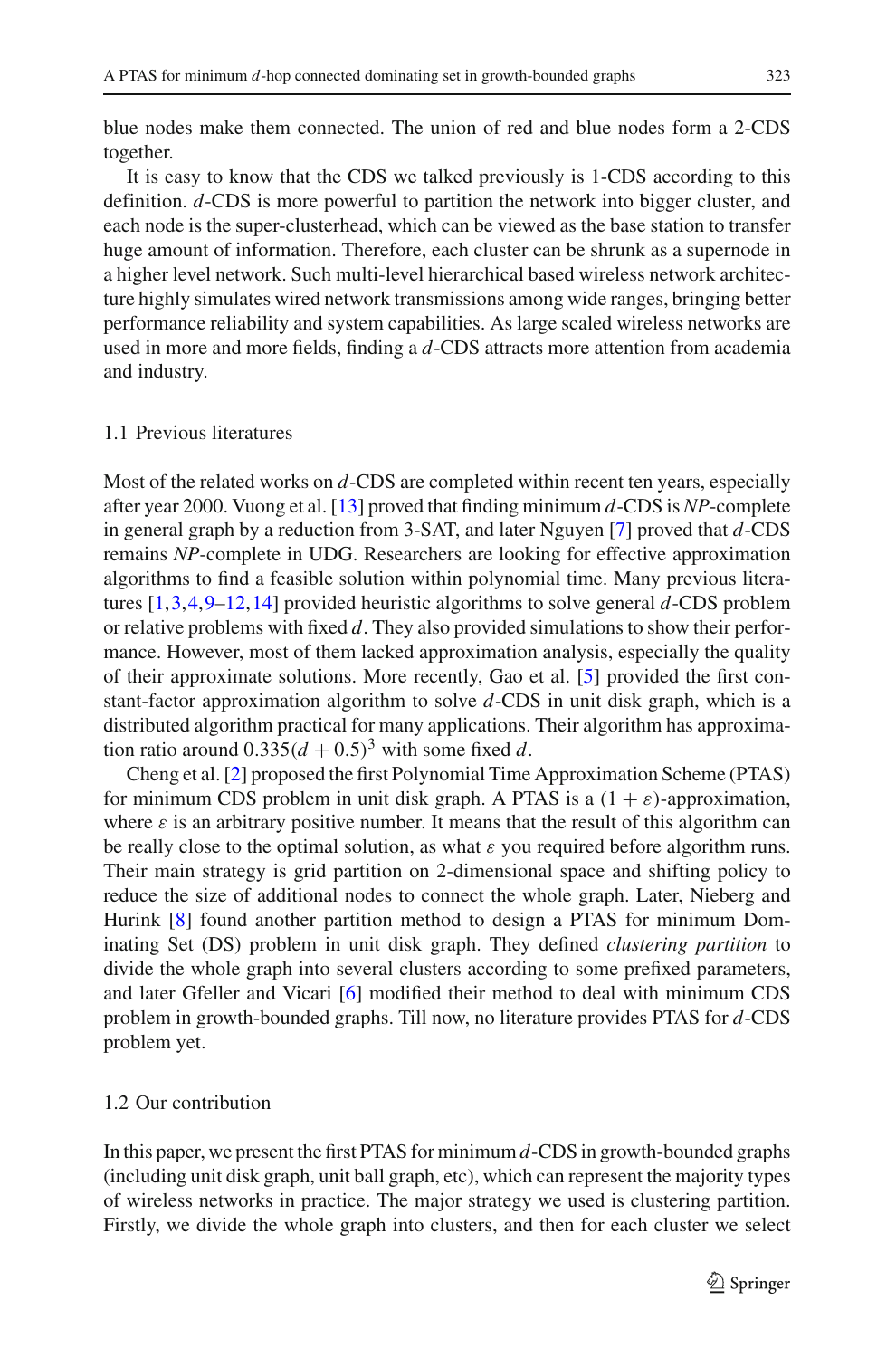a *d*-CDS as subsolution. Finally we union these subsolutions and add some nodes to make the final result connected. Based on the specific characteristics of *d*-CDS, we fix several intermediate parameters to bound the result of our algorithm within a controllable range, and provide performance analysis to show the correctness and robustness.

The rest of our paper is organized as follows. Section [2](#page-3-0) introduces some useful conceptions and theorems. Section [3](#page-3-1) describes the algorithm design and formula for the intermediate parameters. In Sect. [4](#page-6-0) we illustrate the correctness and performance of our algorithm, including time complexity and approximation ratio analysis. Finally, in Sect. [5](#page-11-6) we give a conclusion and discuss about future works in this field.

# <span id="page-3-0"></span>**2 Preliminaries**

In this section we introduce some concepts which are helpful for later discussions. Given an undirect graph  $G = (V, E)$  as a network,  $\forall v \in V$ , let  $N(v)$  denote the set of adjacent neighbors of v, and  $N^r(v)$  the set of r-hop neighbors of v (nodes that reach v via at most  $r - 1$  intermediate nodes). Obviously,  $N(v) = N^1(v)$ . For *S* ⊆ *V*, let *N<sup>r</sup>*(*S*) = ∪<sub>*v*∈*S*{*N<sup>r</sup>*(*v*)}. Let *C<sub>d</sub>*(*S*) denote the *d*-CDS for *S* ⊆ *V*, and then</sub>  $C_d(S) \subseteq N^d(S)$ .

When selecting a CDS, some literatures use two-step greedy algorithms: (1) find a Maximal Independent Set (MIS); (2) connect this selected MIS. An MIS is automatically a Dominating Set (DS) and it is much easier to select. Similarly, when considering *d*-CDS problem, we can find a *d*-hop MIS (*d*-MIS) first and then try to connect this subset. The formal definition of *d*-MIS can be listed as follows.

**Definition 1** (*d*-MIS) A *d*-MIS for  $G = (V, E)$  is a *d*-hop independent set  $M \subseteq V$ such that  $\forall u, v \in M$ , there does not exist a path between them within *d* hops (say, a path *P* with at most  $d-1$  intermediate nodes,  $p = (u, i_1, i_2, \ldots, i_{d-1}, v)$ . Moreover, if we insert any node from  $V\setminus M$  into  $M$ , then  $M$  is not an independent set any more.

Easy to see, 1-MIS is MIS for short. We use  $MIS_d(S)$  to represent a *d*-MIS for a vertex subset. Then,  $MIS(S) = MIS_1(S)$ . It is trivial that  $|MIS_d(S)| \leq |MIS(S)|$ . Thus any upper bound obtained for  $|MIS(S)|$  is an upper bound for  $|MIS_d(S)|$ . For any node sets  $S \subseteq R$ ,  $|MIS(S)| \leq |MIS(R)|$ . These two observations will be used frequently in the paper without mentioning it explicitly.

**Definition 2** (*Growth-bounded graph*) A graph *G* is *growth-bounded* if there exists a polynomial function  $f(r)$  such that  $|MIS(N^r(v))| \leq f(r)$  for each  $v \in V$ , where  $f$ only depends on *r* and is independent of the structure of graph *G*.

Unit Disk Graph (UDG), Unit Ball Graph (UBG) etc. all belong to growth-bounded graphs. For example, Fig. [2](#page-4-0) shows that UDG has  $f(r) \le (2r + 1)^2$ .

## <span id="page-3-1"></span>**3 Algorithms**

Before introducing our algorithm, we need to briefly summarize the works done by Nieberg et al. [\[8](#page-12-5)] and Gfeller et al. [\[6\]](#page-11-5) since their works are our fundamentals.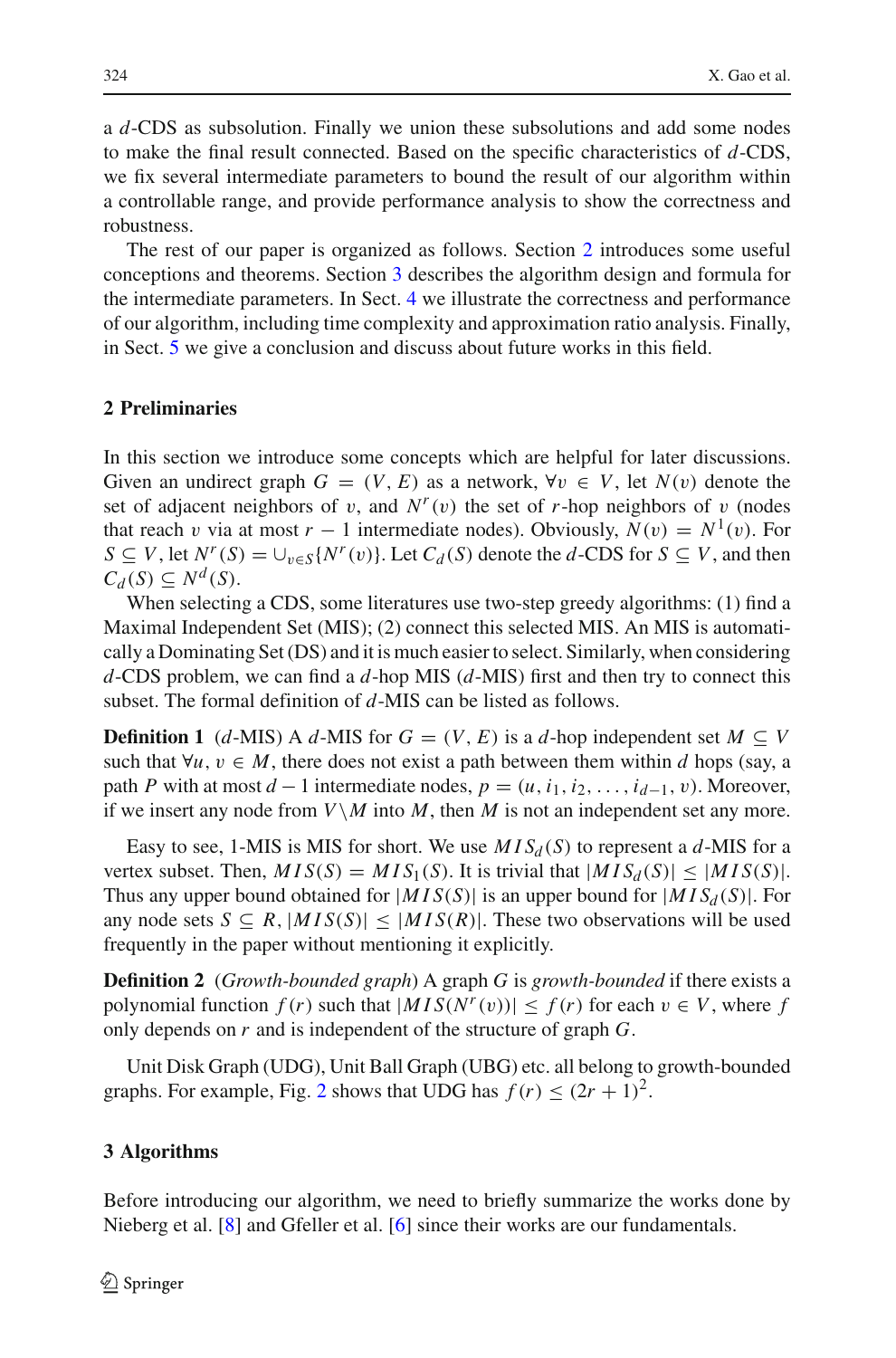

<span id="page-4-0"></span>**Fig. 2** For a node v in UDG with radius 1, if we shrink the radius of other nodes into 0.5, then all the neighbors of v in  $N^r(v)$  should locate within a circle of v with radius  $r + 0.5$ . Moreover, every two nodes *u*, w in  $MIS(N^r(v))$  should not intersect each other since  $dist(u, w) \ge 1$ . Thus, the maximum  $MIS(N^r(v))$  should be less than the area of big circle divided by the area of small disks. Say,  $|MIS(N^r(v))| \le \frac{\pi \cdot (r+0.5)^2}{\pi \cdot 0.5^2} = (2r+1)^2 = f(r)$ 

## 3.1 Discussions on previous works

In [\[8](#page-12-5)], Nieberg et al. proposed a PTAS to compute a MDS in a UDG. The main idea is: a collection of subsets  $\{S_1, \ldots, S_k\}$  is defined to be *a 2-separated partition of G* if the distance  $dist(S_i, S_j) > 2$  holds for any  $i \neq j (dist(S_i, S_j) =$  $\min_{u \in S_i, v \in S_j} \{dist(u, v)\}.$  This partition denotes that  $N(S_i) \cap N(S_j) = \emptyset$ , such that we can select DS for each  $S_i$  without repeatedly choosing one node).  $D(S)$  is a minimum dominating set of *S*. Note that  $D(S) \subseteq N(S)$ . For a 2-separated partition  $\{S_1, \ldots, S_k\}$ of  $G, D(S_1), D(S_2), \ldots, D(S_k)$  are disjoint. Combining this with the observation that *D*(*V*) ∩ *N*(*S<sub>i</sub>*) is a dominating set of *S<sub>i</sub>*, we have  $\sum_{i=1}^{k}$  |*D*(*S<sub>i</sub>*)| ≤ |*D*(*V*)|. Note that  $\bigcup_{i=1}^{k}$  *D*(*S<sub>i</sub>*) is not necessarily a dominating set of *G*. Hence they further enlarge the *S<sub>i</sub>*'s to *T<sub>i</sub>*'s such that (1)  $S_i \subseteq T_i$ ; (2)  $|T_i| \leq (1+\varepsilon)|S_i|$ ; and (3)  $\bigcup_{i=1}^k T_i$  is a dominating set of  $V(G)$ .

Then  $\bigcup_{i=1}^{k} T_i$  is a  $(1 + \varepsilon)$ -approximation of  $D(V)$ . To compute  $\{S_1, \ldots, S_k\}$  and  ${T_1, \ldots, T_k}$ , they pick an arbitrary node  $v_1$ , find the minimum integer  $r_1$  satisfying  $|D(N^{r_1+2}(v_1))| \leq (1+\varepsilon)|D(N^{r}(v_1))|$ . Then set  $S_1 = N^{r_1}(v_1)$  and  $T_1 = N^{r_1+2}(v_1)$ , repeat this procedure in the remaining graph  $G[V\setminus T_1]$ . For simplicity of statement, we name the nodes  $v_1, v_2, \ldots$  picked in their algorithm as *core nodes*.

The above idea was further used by Gfeller et al. to give a PTAS for 1-CDS in grwoth-bounded graphs [\[6](#page-11-5)]. In their algorithm, *Ti*'s are enlarged a little larger compared with Nieberg's algorithm so that the overlap of *Ti*'s are large enough to ensure the connectivity of the output. Actually, each  $T_i$  can be viewed as a cluster, and this kind of partition is named as *clustering partition*. Compared with grid partition, the kernel of clustering partition is to fix parameter  $\varepsilon$  such that the redundancies (extra selected nodes compared with the optimal solution) can be controlled within a very small range.

# 3.2 Algorithm description

In this paper, we gave a PTAS computing a *d*-CDS in a growth-bounded graph. The main line of the proof follows that of  $[6,8]$  $[6,8]$  $[6,8]$ . However, the algorithm in [\[6\]](#page-11-5)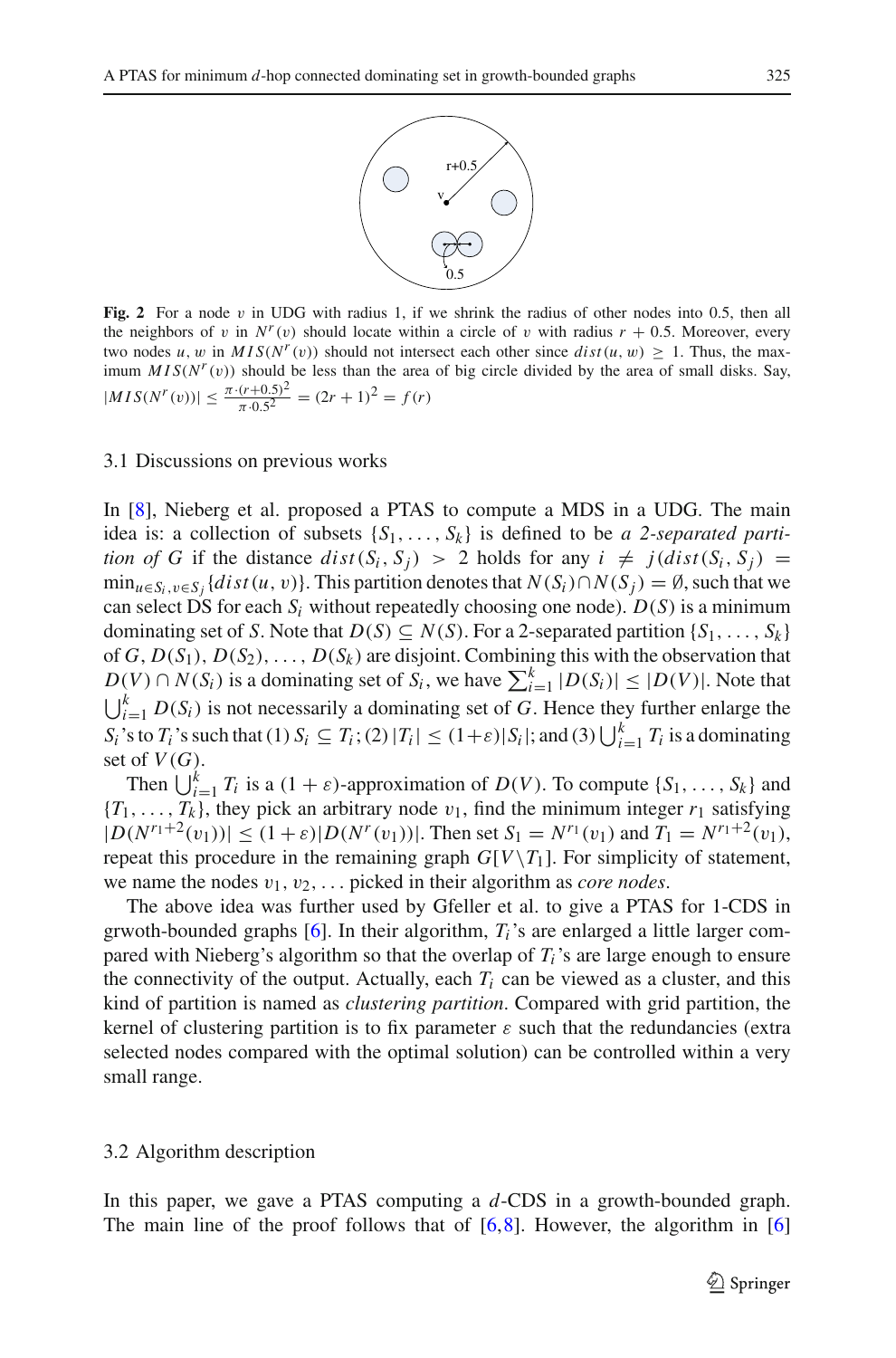can not be directly generalized for *d*-CDS by simply replacing '1' by '*d*', since the output might not be connected. Hence to solve *d*-CDS, some new ideas are needed. Firstly, we have to add more nodes to make the output connected. Secondly, the number of nodes added must be small enough to guarantee the  $(1 + \varepsilon)$ -approximation. For this purpose, the positions of the core nodes chosen from the algorithm do matter (in  $[6,8]$  $[6,8]$  $[6,8]$ , the core nodes are chosen arbitrarily). The details can be seen from Algorithm [1.](#page-5-0)

#### **Algorithm 1 PTAS for** *d***-CDS**

<span id="page-5-0"></span>**Input:** An abstract growth-bounded graph *G*, parameters *d* and ε. **Output:** A *d*-hop CDS *C*. 1: Set  $U = V(G)$ ,  $k = 0$ . 2: Choose a node  $u \in U$ ; find the smallest integer *r* satisfying  $|MIS_d(N^{r+d}(u)\setminus N^r(u))| \le$  $\varepsilon |MIS_d(N^r(u))|$ . Let  $W = N^{r+3d}(u)\sqrt{N^{r+2d}(u)}$ . Push  $(u, W)$  into the queue *Q*. Set  $k =$  $k + 1$ ,  $v_k = u$ ,  $S_k = N^r(u)$ ,  $T_k = N^{r+3d}(u)$ . Set  $U = U\backslash N^{r+2d}(u)$ . 3: while  $U \neq \emptyset$  do 4: Pop a pair  $(\tilde{u}, \tilde{W})$  from *Q*. Set *Child* $(\tilde{u}) = \emptyset$ . 5: **while**  $\hat{W} \neq \emptyset$  do 6: Choose a node  $u \in \tilde{W}$ ; find the smallest *r* s.t.  $|MIS_d(N^{r+d}(u)\setminus N^{r}(u))| \leq \varepsilon |MIS_d(N^{r}(u))|$ . Let  $W = N^{r+3d}(u) \setminus N^{r+2d}(u)$ . Push  $(u, W)$  into the end of the queue *Q*. Set  $k = k + 1$ ,  $v_k = u, S_k = N^r(u), T_k = N^{r+3d}(u), U = U\backslash N^{r+2d}(u),$  *Child* $(\tilde{u}) =$  *Child* $(\tilde{u}) \cup$  ${u}$ ,  $\tilde{W} = \tilde{W} \backslash N^{r+2d}$  (*u*). 7: **end while** 8: **end while** 9: For each  $i = 1, \ldots, k$ , compute a *d*-CDS  $C_i$  of  $T_i$ . 10: Set  $C = \bigcup_{i=1}^{k} C_i$ 11: **for**  $i = 1, ..., k$  **do** 12: For each child  $v_i \in Child(v_i)$ , if  $C_i$  and  $C_j$  are not connected in  $G[C]$ , then find a shortest path in *G* connecting them and add the internal nodes of the path into *C*. 13: **end for** 14: Output *C*.

In Algorithm [1,](#page-5-0) a queue *Q* is used to record the core nodes, and *k* is used to record the number of core nodes which have been chosen. The symbols  $N<sup>r</sup>(u)$  etc. in the algorithm are referring to neighbor sets in *G*[*U*] (not in *G*), where *U* is used to record nodes waiting to be dealt with. We call the node set  $N^{r+3d}(u)\setminus N^{r+2d}(u)$  $N^{r+3d}(u)\setminus N^{r+2d}(u)$  $N^{r+3d}(u)\setminus N^{r+2d}(u)$  in line 2 and line [6](#page-5-0) the *boundary area of u*, which is recorded by *W*. Note that except for the first core node  $v_1$  chosen in line [2,](#page-5-0) all the other core nodes chosen in line [6](#page-5-0) are from the boundary area of the popped node  $\tilde{u}$ . This is to ensure that by adding *relatively small number* of nodes, the output *C* can be connected. The core nodes chosen from the boundary area of v are called *children of* v. Actually, the core nodes form a tree in graph  $G$ , and the paths inserted into  $C$  are just used for connectivity with some intermediate nodes.

In the next section, we prove that the final output of Algorithm [1](#page-5-0) returns a correct feasible solution with approximation ratio  $(1 + \varepsilon) \cdot OPT$ , where *OPT* is the number of nodes in optimal solution. Besides, we also guarantee that the whole process can terminate within polynomial time.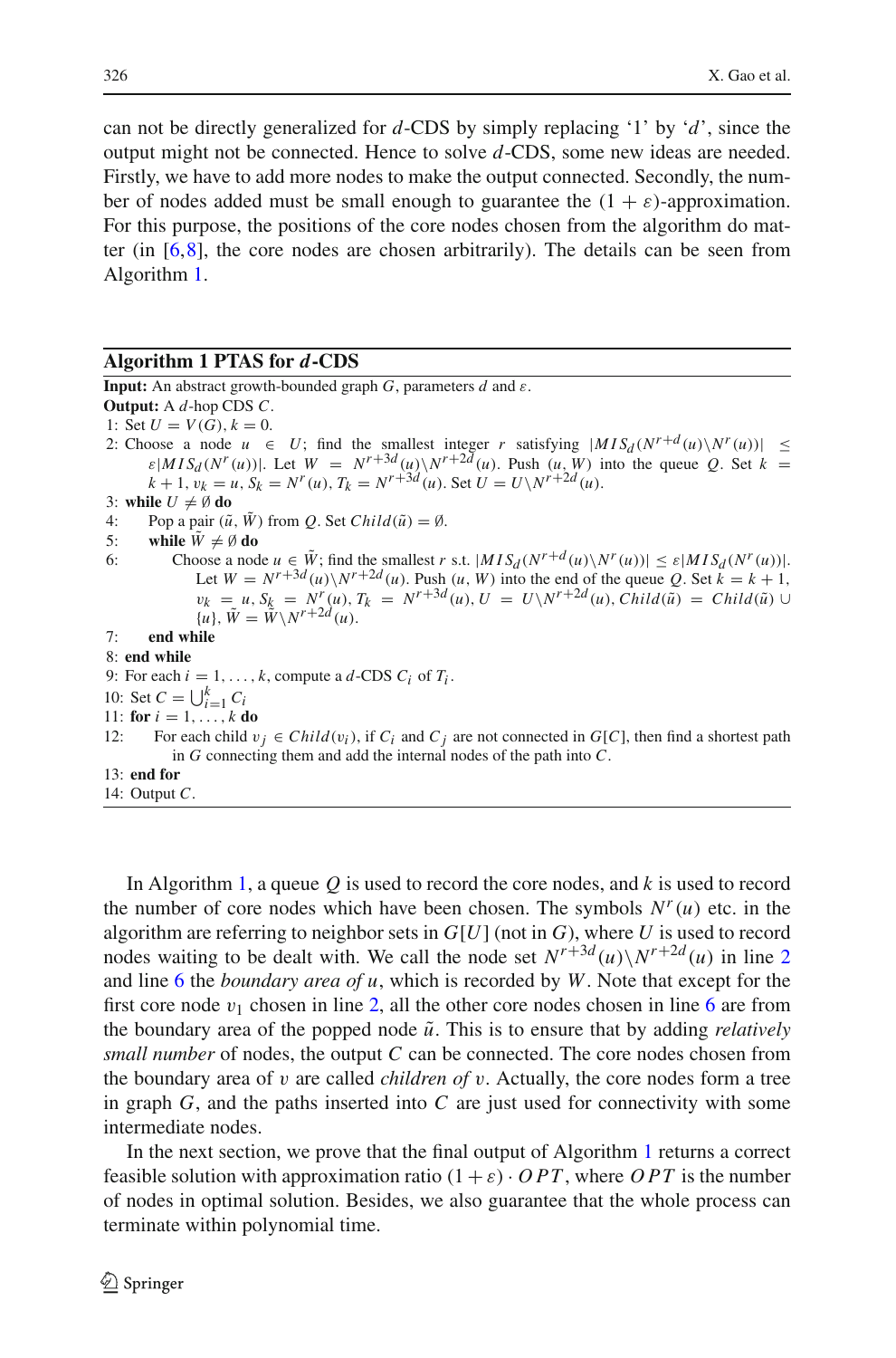## <span id="page-6-0"></span>**4 Performance**

## 4.1 Correctness and time complexity

**Theorem 1** *The output C of Algorithm* [1](#page-5-0) *is a d-CDS for given graph G.*

*Proof* In line [9,](#page-5-0) a *d*-CDS  $C_i$  is computed for each  $T_i$ . We do this by exhaust search (Lemma [1](#page-6-1) guarantees that this can be done in polynomial time). Since  $\bigcup_{i=1}^{k} T_i =$  $V(G)$  (each  $T_i$  may overlap with some  $T_j$  and every node in *U* should belong to some *T<sub>i</sub>*), we see that  $C = \bigcup_{i=1}^{k} C_i$  is a *d*-hop DS for *G*. However, *C* might be disconnected. Hence in the second part (line [11](#page-5-0) to [13\)](#page-5-0), we connect  $C_j$ 's to  $C_i$  whenever  $v_j$  is a child of  $v_i$  and  $C_i$ ,  $C_j$  are not connected already. Clearly, the output *C* is a feasible *d*-CDS of *G*.

The following lemma plays an important role in our proofs. The intuition is that when *r* is sufficiently large, then  $N^{r+d}(v) \setminus N^r(v)$  is so thin compared with  $N^r(v)$ such that it contains relatively small number of independent nodes.

<span id="page-6-1"></span>**Lemma 1** *Let G be a growth-bounded graph with growth function f . For any positive integer d and any real number*  $\varepsilon > 0$ , there exists a constant  $r(d, \varepsilon, f)$  which depends *on d, ε and f, but is independent of the topology of G, such that*  $|MIS_d(N^{r+d}(v))|$  $|N^r(v)| \leq \varepsilon |MIS_d(N^r(v))|$  *for each*  $v \in V(G)$ *.* 

<span id="page-6-2"></span>*Proof* We first show that for any integer  $r \geq d$ ,

$$
|MIS_d(N^{r+d}(v)\backslash N^r(v))| \le f(2d)|MIS_d(N^r(v)\backslash N^{r-d}(v))|.
$$
 (1)

In fact, for each node  $u \in N^{r+d}(v) \setminus N^r(v)$ , there exists a node  $w \in N^r(v) \setminus N^{r-d}(v)$ which is at most d hops away from  $u$ . Since  $w$  is  $d$ -hop dominated by some node in  $MIS_d(N^r(v)\ N^{r-d}(v))$ , we see that *u* is no more than 2d-hops away from a node in  $MIS_d(N^r(v)\ N^{r-d}(v))$ . Then inequality [\(1\)](#page-6-2) follows from Lemma [2.](#page-7-0)

Suppose the lemma does not hold. Then there exists a node v such that  $|MIS_d(N^{r+d})|$  $(v) \setminus N^r(v))| > \varepsilon |MIS_d(N^r(v))|$  for all  $r \ge 0$ , and thus

$$
|MIS_d(N^r(v)\backslash N^{r-d}(v))| \ge \frac{1}{f(2d)}|MIS_d(N^{r+d}(v)\backslash N^r(v))|
$$
  
> 
$$
\frac{\varepsilon}{f(2d)}|MIS_d(N^r(v))|.
$$

<span id="page-6-3"></span>Combining this with  $|MIS_d(N^r(v))| \geq |MIS_d(N^r(v)\setminus N^{r-d}(v))| + |MIS_d(N^{r-2d})|$ (*v*))| and  $|MIS_d(N^r(v))|$  ≥  $|MIS_d(N^{r-2d}(v))|$ , we have

$$
|MIS_d(N^r(v))| \ge |MIS_d(N^r(v)\backslash N^{r-d}(v))| + |MIS_d(N^{r-2d}(v))|
$$
  

$$
> \frac{\varepsilon}{f(2d)} |MIS_d(N^r(v))| + |MIS_d(N^{r-2d}(v))|
$$

 $\mathcal{D}$  Springer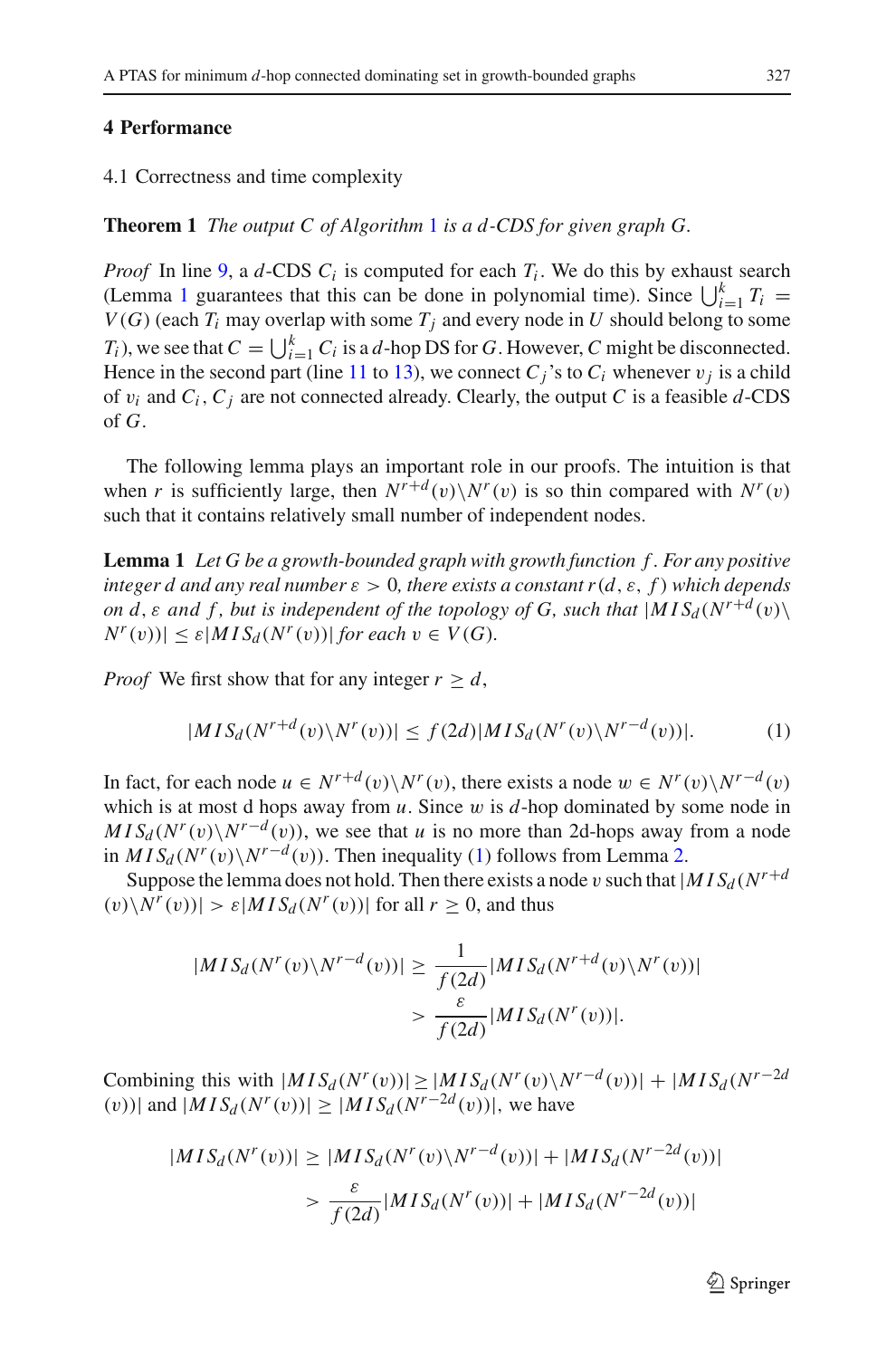$$
> \frac{\varepsilon}{f(2d)} |MIS_d(N^{r-2d}(v))| + |MIS_d(N^{r-2d}(v))|
$$
  
> 
$$
(1 + \bar{\varepsilon}) |MIS_d(N^{r-2d}(v))|,
$$
 (2)

<span id="page-7-1"></span>where  $\bar{\varepsilon} = \varepsilon / f(2d)$ . By taking  $r = 2id$  and recursively using inequality [\(2\)](#page-6-3), we have

$$
|MIS_d(N^{2id}(v))| \ge (1+\bar{\varepsilon})^i |MIS_d(N^0(v))| = (1+\bar{\varepsilon})^i.
$$
 (3)

<span id="page-7-2"></span>On the other hand, since *G* is growth-bounded, we have

$$
|MIS_{d}(N^{2id}(v))| \le |MIS(N^{2id}(v))| \le f(2id). \tag{4}
$$

Since  $f$  is a polynomial function on  $i$ , we see that  $(3)$  and  $(4)$  contradict with each other when *i* is sufficiently large. Hence the lemma is true.

Lemma [1](#page-5-0) shows that the minimum integer  $r$  in Algorithm 1 exists and is upper bounded by a constant  $r(d, \varepsilon, f)$ . Denote by  $r_i$  the r found in the *i*th iteration. Then  $S_i = N^{r_i}(v_i)$ . By the definition of growth-bounded graph, we can have the following relation.

<span id="page-7-0"></span>**Lemma 2** *Let S and R be two node sets of a growth-bounded graph G with growth function f such that every node in S is at most r-hops away from a node in R. Then*  $|MIS(S)| \leq f(r)|R|$ .

*Proof* Since  $\forall v \in R$ , the maximum number of MIS in  $N^r(v)$  is bounded by  $f(r)$ , and there are totally |*R*| nodes, combining  $S \subseteq N^r(R)$ , we have  $|MIS(S)| \le f(r)|R|$ .

<span id="page-7-4"></span>**Corollary 2** *For any integers*  $d_1, d_2$  *with*  $0 \leq d_1 < d_2 \leq 3d$ ,  $|MIS(N^{d_2}(S_i))|$  $N^{d_1}(S_i)) \leq \varepsilon_1 |MIS_d(S_i)|$ , where  $\varepsilon_1 = f(3d)\varepsilon$  *only depends on d,*  $\varepsilon$  *and f.* 

*Proof* Since any node in  $N^{d_2}(S_i)\backslash N^{d_1}(S_i)$  is at most  $d_2-d$  hops away from  $N^d(S)\backslash S$ , it is at most  $d_2$  hops away from  $MIS_d(N^d(S)\backslash S)$ . Then by Lemmas [1](#page-6-1) and [2,](#page-7-0) we have

$$
|MIS(N^{d_2}(S_i)\backslash N^{d_1}(S_i)| \le f(d_2)|MIS_d(N^d(S_i)\backslash S_i)| \le f(3d)\varepsilon |MIS_d(S_i)|.
$$

It is well known that for a DS *D* of a connected graph *G*, if *G*[*D*] is not connected, then there exist two connected components of  $G[D]$  which are at most 3-hops away from each other. This result plays an important role in extending a DS into a CDS while keeping performance ratio in control. For the *d*-hop case, a similar result can be obtained easily by a similar line.

<span id="page-7-5"></span>**Lemma 3** *Let G be a connected graph and D be a d-hop DS of G. If G*[*D*] *is not connected, then there exist two connected components of G*[*D*] *which are at most*  $2d + 1$  *hops away from each other.* 

<span id="page-7-3"></span>However, in the following, we have to deal with such a case that a *d*-hop DS *D of a node set S* is not contained in *S*. In this case, similar result still holds, but the proof is a little different.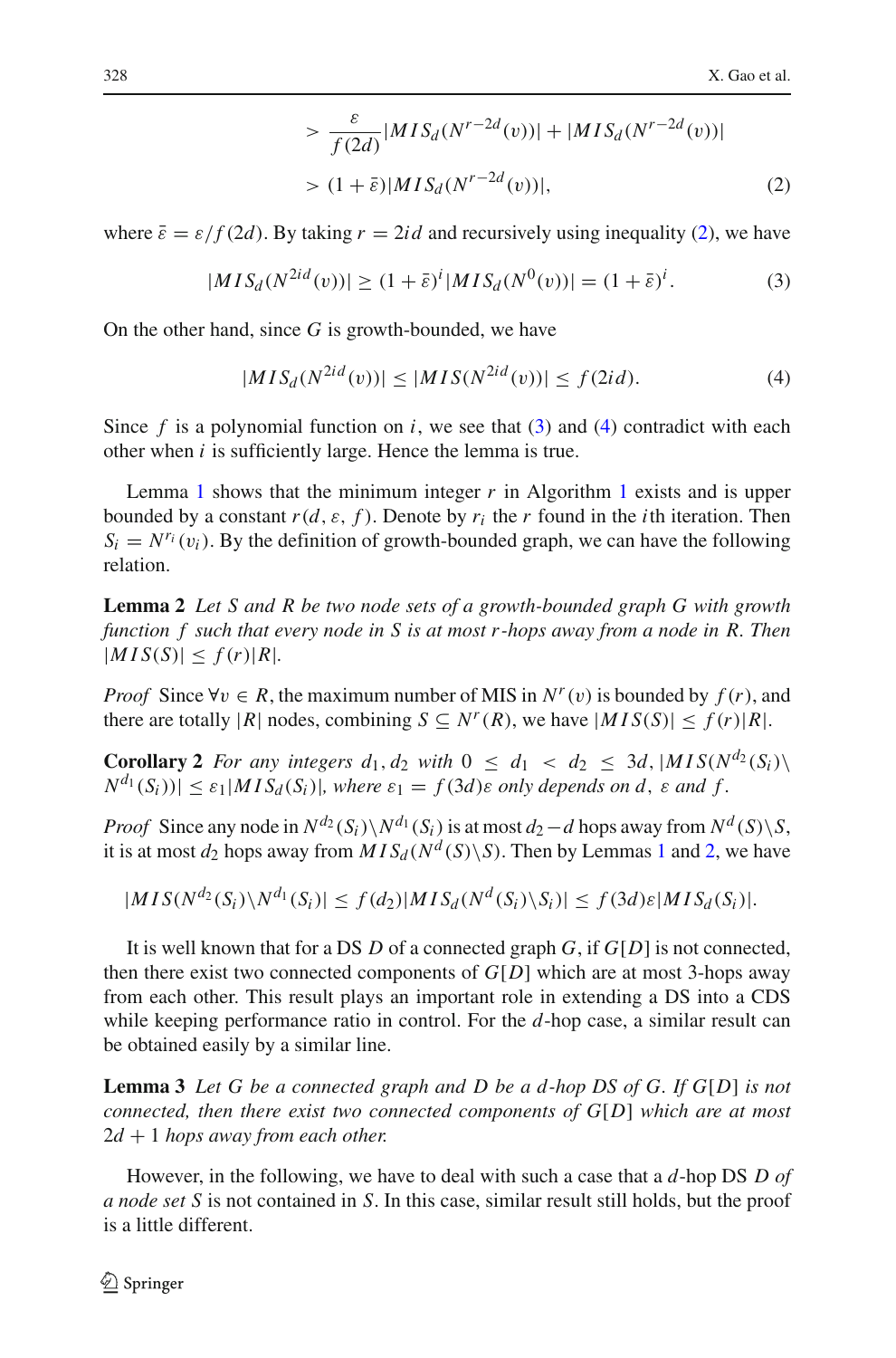**Lemma 4** *Suppose S is a node set of G such that G*[*S*] *is connected,*  $D \subseteq N^d(S)$  *is a d-hop DS of S. If G*[*D*] *is not connected, then there exist two connected components of G*[*D*] which are at most  $2d + 1$  hops away from each other.

*Proof* We may assume that every connected component of *G*[*D*] *d*-hop dominates some nodes in *S*. Otherwise, we can delete those components which do not *d*-hop dominate any node in *S*, and find the desired components in the remaining ones.

For two connected components  $G_1$ ,  $G_2$  of  $G$ , we define the *S*-distance between  $G_1$ and  $G_2$ , denoted by  $dist_S(G_1, G_2)$ , to be the minimum length of a  $G_1$ -to- $G_2$  path P such that

- 1. the first node  $u_1$  on *P* which is in *S* is at distance not more than *d* from  $G_1$ ;
- 2. the last node  $u_t$  on *P* which is in *S* is at distance not more than *d* from  $G_2$ ;
- 3. the nodes on *P* between  $u_1$  and  $u_t$  are all in *S*.

By our assumption in the above paragraph and the condition that *G*[*S*] is connected, we see that  $dist_S(G_1, G_2) < \infty$  for every pair of components. Let  $G_1, G_2$ be two connected components of  $G[D]$  with minimum  $dist_S(G_1, G_2)$ . Suppose  $P =$  $u_0u_1 \ldots u_t u_{t+1}$  is a shortest  $G_1$  to  $G_2$  path whose internal nodes are all in *S*. If  $t > 2d + 1$ , consider  $u_{d+1}$ . Since  $u_{d+1} \in S$ , it is *d*-hop dominated by a node  $v \in D$ . By the minimality of *P*, we have  $v \in G_3$  where  $G_3$  is a component of  $G[D]$  different from  $G_1$  and  $G_2$ . But then  $dist_S(G_1, G_3) < dist_S(G_1, G_2)$ , contradicting the choice of  $G_1$  and  $G_2$ . Hence $dist_S(G_1, G_2) = t \leq 2d + 1$ . Fig. [3](#page-8-0) is an counter example to illustrate this proof.

<span id="page-8-1"></span>As a corollary of Lemma [4,](#page-7-3) extending a *d*-hop DS of a connected node set *S* can be done while the performance ratio is kept under control.

**Corollary 3** *Suppose S is a node set of G such that G[S] is connected,*  $D \subseteq N^d(S)$ *is a d-hop DS of S such that G*[*D*] *has s connected components and each connected component of G*[*D*] *dominates some node in S. Then D can be extended to a d-hop CDS of S by adding at most*  $2d(s - 1)$  *nodes.* 

By Lemma [1](#page-6-1) and Corollary [3,](#page-8-1) we can prove that Algorithm [1](#page-5-0) can be executed in polynomial time.



<span id="page-8-0"></span>**Fig. 3** An counter example to calculate the length of path *P* go through set *S* and connect two components *G*1 and *G*2 together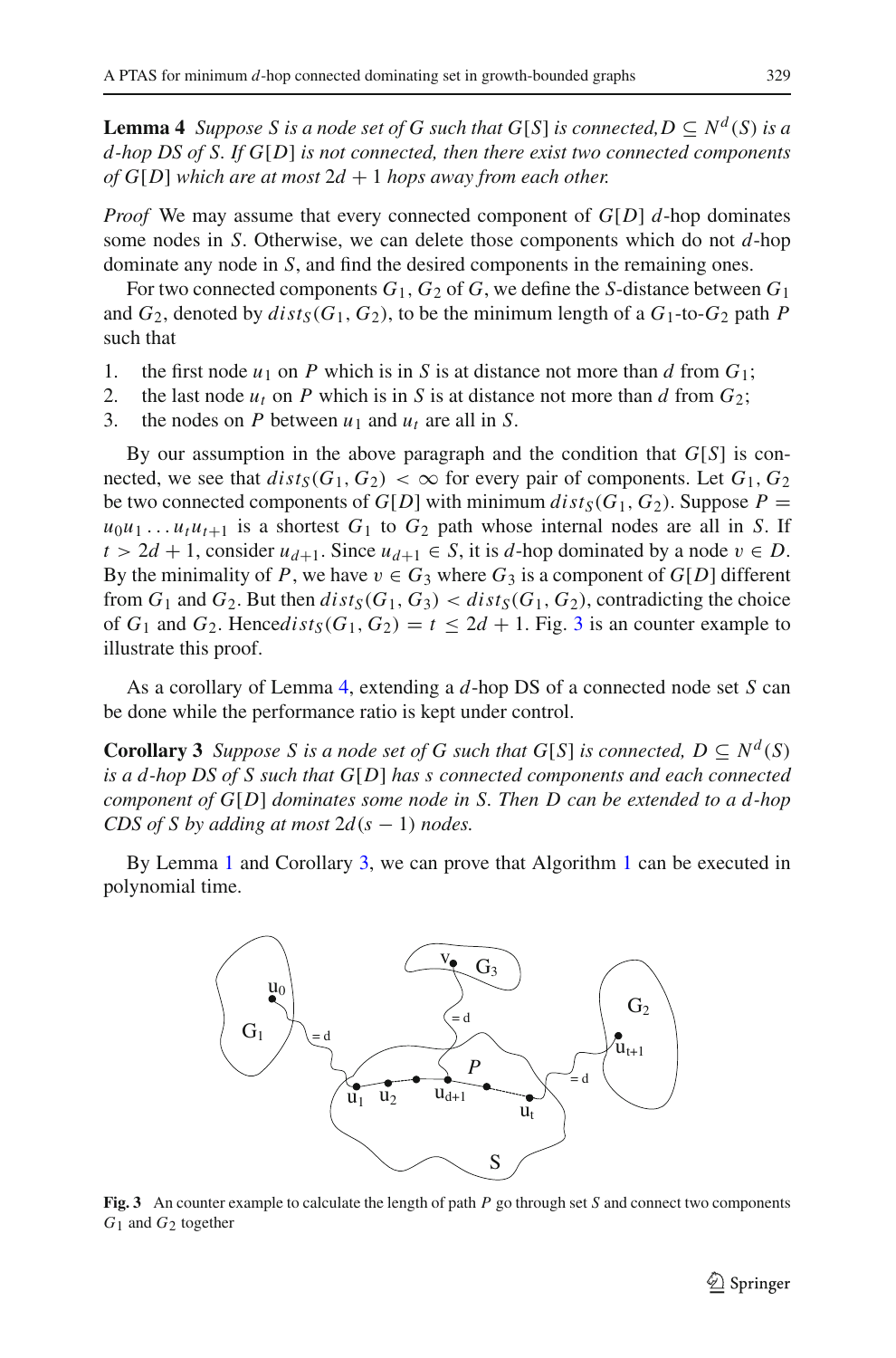**Theorem 4** *The time complexity of Algorithm* [1](#page-5-0) *is nO*(*r*(*d*,ε, *<sup>f</sup>* )2) *, where n is the number of nodes in the graph G.*

*Proof* The most time consuming parts are line 2, 6, and 9, where exhaust searches are used.

It is easy to see that  $|MIS_d(N^r(u))| \leq f(r)$  and  $|MIS_d(N^{r+d}(u)\setminus N^r(u))| \leq$  $f(r + d)$ . Combining this with  $r \le r(d, \varepsilon, f)$ , the exhaust searches in line 2 and 6 can be done in time  $n^{O(r(d,\varepsilon, f)^2)}$ .

Similarly, since  $T_i = N^{r_i + 3d}(v_i)$ , we see that  $D_i \triangleq MIS_d(T_i)$  is a *d*-hop DS of  $T_i$ with at most  $[2(r_i + 3d) + 1]^2$  nodes. By Corollary [3,](#page-8-1) to connect them into a *d*-CDS of  $T_i$  requires adding at most  $2d(|D_i| - 1)$  nodes. Hence a *d*-CDS of  $T_i$  contains at most  $(2d+1)[2(r(d, \varepsilon, f)+3d)+1]^2-2d$  nodes, and the exhaust search for it takes time  $n^{O(r(d,\varepsilon,f)^2)}$ . Thus our approximation can terminate within polynomial time.

## 4.2 Approximation ratio analysis

Next, we show that Algorithm [1](#page-5-0) is a PTAS. First, the concept of 2-separated partition is generalized to the following:

**Definition 3** (2*d-separated partition*) Let  $S_1, \ldots, S_k$  be a collection of subsets of *V*(*G*). If *dist*(*S<sub>i</sub>*, *S<sub>i</sub>*) > 2*d*, ∀*i*  $\neq j$ , then *S*<sub>1</sub>, . . . , *S*<sub>*k*</sub> is a 2*d*-separated partition of *G*.

<span id="page-9-2"></span>Clearly, the sets  $\{S_1, \ldots, S_k\}$  $\{S_1, \ldots, S_k\}$  $\{S_1, \ldots, S_k\}$  in Algorithm 1 form a 2*d*-separated partition of *G*. In the following, we use  $C_d(S)$  to denote a *d*-CDS of node set *S* in *G*.

**Lemma 5** *Let*  $\{S_1, S_2, \ldots, S_k\}$  *be the 2d-separated partition of G obtained from Algo-* $\int f$  *rithm* [1](#page-5-0)*.* Then  $\sum_{i=1}^{k} |C_d(S_i)| \leq (1 + \varepsilon_2)|C_d(V)|$ , where  $1 + \varepsilon_2 = 1/[1 - 2df(d)\varepsilon_1]$ .

*Proof* Since  $C_d(S_i) \subseteq N^d(S_i)$ , we see that  $C_d(V) \cap N^d(S_i)$  is a d-hop dominating set for  $S_i$ . Note that  $G[C_d(V) \bigcap N^d(S_i)]$  might be disconnected. Suppose, without loss of generality, that every connected component of  $G[C_d(V) \bigcap N^d(S_i)]$  *d*-hop dominates some node in  $S_i$ . By Corollary [3,](#page-8-1)  $C_d(V) \bigcap N^d(S_i)$  can be extended to a *d*-hop CDS of  $S_i$  by adding at most  $2d(s - 1)$  vertices of *G*, where *s* is the number of connected components of  $G[C_d(V) \bigcap N^d(S_i)]$ . Hence

$$
|C_d(S_i)| \le |C_d(V) \cap N^d(S_i)| + 2d(s - 1). \tag{5}
$$

<span id="page-9-0"></span>Since  $G[C_d(V)]$  is connected, we see that for each connected component of  $G[C_d(V) \cap$ *N<sup>d</sup>* (*S<sub>i</sub>*)], there exists a vertex *u* ∈  $C_d(V) ∩ (N^d(S_i) \ N^{d-1}(S_i))$ . These *u*'s are clearly independent since they belong to different components. Hence by Corollary [2](#page-7-4) and Lemma [2,](#page-7-0)

$$
s \le |MIS(N^d(S_i)\backslash N^{d-1}(S_i))| \le \varepsilon_1 |MIS_d(S_i)| \le f(d)\varepsilon_1 |C_d(S_i)|. \tag{6}
$$

<span id="page-9-1"></span>Combining inequalities  $(5)$  and  $(6)$  together, we have

$$
|C_d(S_i)| < |C_d(V) \cap N^d(S_i)| + 2df(d)\varepsilon_1|C_d(S_i)|.
$$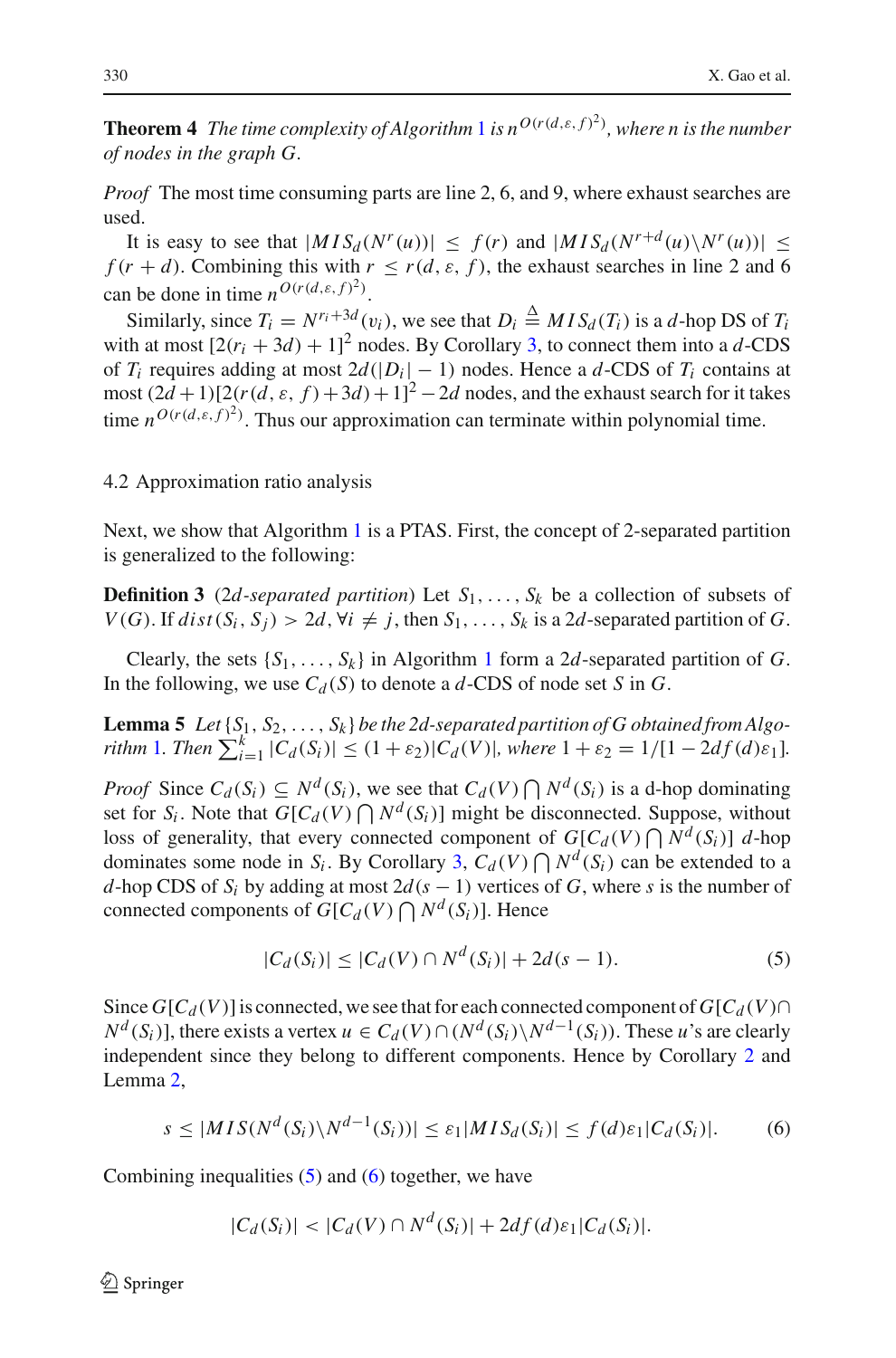Adding them over  $i = 1, \ldots, k$ , by noting that  $C_d(V) \cap N^d(S_i)$ 's are disjoint, we have

$$
\sum_{i=1}^{k} |C_d(S_i)| < |C_d(V)| + 2df(d)\varepsilon_1 \sum_{i=1}^{k} |C_d(S_i)|,
$$

<span id="page-10-2"></span>and the lemma follows.

**Lemma 6**  $|C_d(T_i)| \leq (1 + \varepsilon_3)|C_d(S_i)|$ , where  $\varepsilon_3 = (2d + 1)f(3d)f(d)\varepsilon$ .

*Proof* By adding an  $MIS_d(T_i \backslash S_i)$  to  $C_d(S_i)$ , we obtain a DS of  $T_i$ . Then by Lemma [3,](#page-7-5) adding at most  $2d|MIS_d(T_i \setminus S_i)|$  nodes makes it connected. Hence

$$
|C_d(T_i)| \leq |C_d(S_i)| + (2d+1)|MIS_d(T_i \backslash S_i)|. \tag{7}
$$

<span id="page-10-0"></span>Since each node in  $T_i \backslash S_i$  is at most 2*d*-hops away from a node in  $N^d(S_i) \backslash S_i$ , and each node in  $N^d(S_i) \setminus S_i$  is *d*-hop dominated by a node in  $MIS_d(N^d(S_i) \setminus S_i)$ , we see that each node in  $T_i \backslash S_i$  is at most 3*d*-hops away from a node in  $MIS_d(N^d(S_i) \backslash S_i)$ , and thus by Lemmas [1](#page-6-1) and [2](#page-7-0)

$$
|MIS_d(T_i \setminus S_i)| \le |MIS(T_i \setminus S_i)| \le f(3d)|MIS_d(N^d(S_i) \setminus S_i)|
$$
  
\n
$$
\le f(3d)\varepsilon |MIS_d(S_i)| \le f(3d)f(d)\varepsilon |C_d(S_i)|. \tag{8}
$$

<span id="page-10-3"></span><span id="page-10-1"></span>Then the lemma follows from combining inequalities [\(7\)](#page-10-0) and [\(8\)](#page-10-1).

**Lemma 7** *The number of nodes added in line 12 of Algorithm* [1](#page-5-0) *is no more than*  $\varepsilon_4|C_d(V)|$  where  $\varepsilon_4 = (2d-1)f(d)\varepsilon_1(1+\varepsilon_2)$ .

*Proof* By the choice of the core nodes, all children of  $v_i$  are in  $N^{3d}(S_i) \setminus N^{2d}(S_i)$  and are *d*-hop independent. Hence by Corollary [2](#page-7-4) and Lemma [2,](#page-7-0)

$$
|Child(v_i)| \leq |MIS_d(N^{3d}(S_i)\setminus N^{2d}(S_i))| \leq \varepsilon_1 |MIS_d(S_i)| \leq f(d)\varepsilon_1 |C_d(S_i)|.
$$

Consider a child  $v_i$  of  $v_i$ . Since  $v_j \in T_i \cap T_j$ , there exist two nodes  $u_i \in D_d(T_i) = C_i$ and  $u_i \in D_d(T_i) = C_i$  both *d*-hop dominating  $v_i$ . Hence the distance between  $G[C_i]$ and  $G[C_j]$  is at most 2*d* hops. Since we use a *shortest* path to connect  $C_j$  to  $C_i$  in line 12, the number of nodes added is at most 2*d* − 1. The total number of nodes added from line 11 to line 13 is upper bounded by

$$
(2d-1)\sum_{i=1}^{k} |Child(v_i)| \le (2d-1)f(d)\varepsilon_1 \sum_{i=1}^{k} |C_d(S_i)|.
$$

Then the result follows from Lemma [5.](#page-9-2)

Now, we are ready to prove the performance ratio of Algorithm [1.](#page-5-0)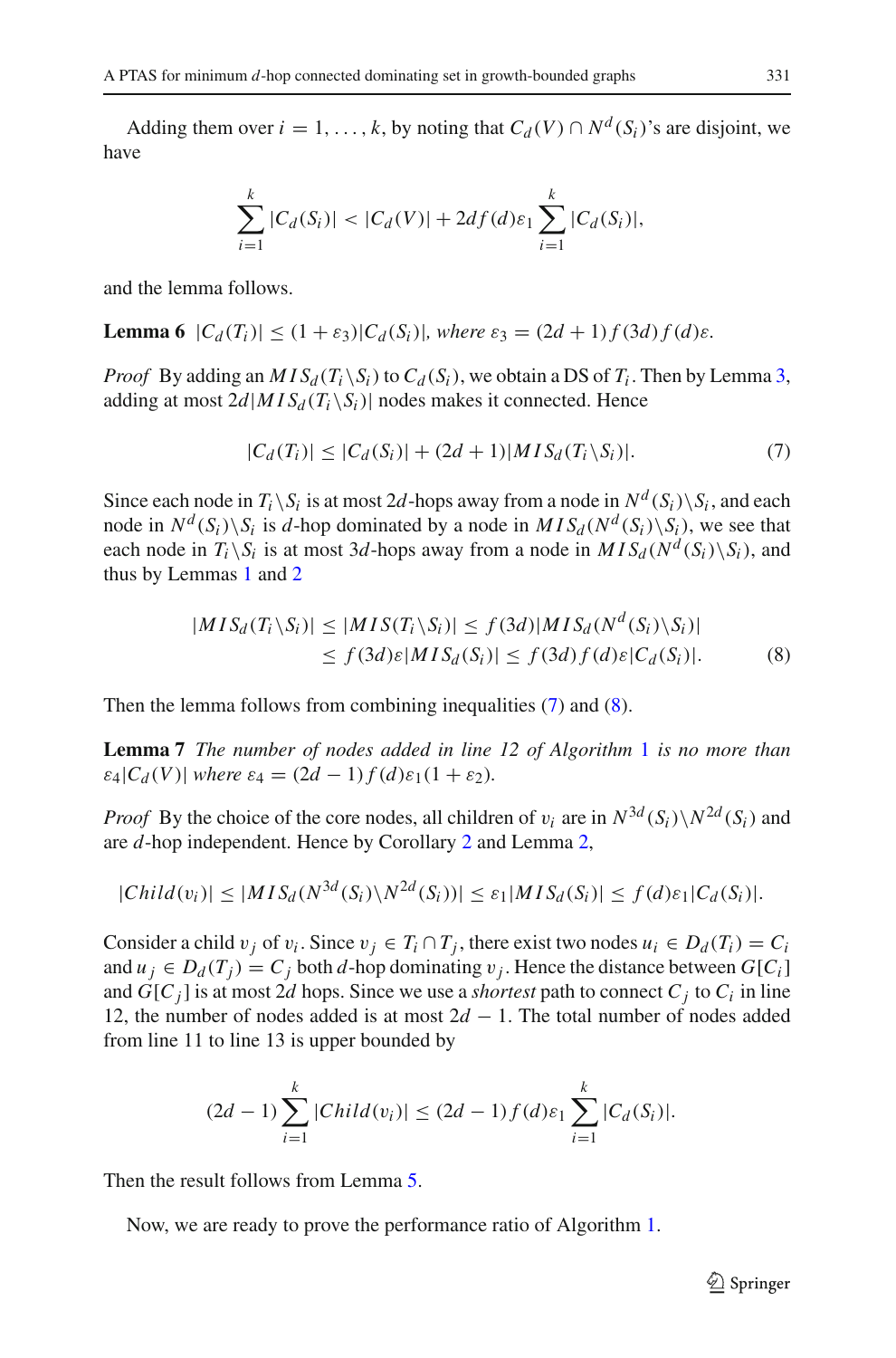## **Theorem 5** *Algorithm* [1](#page-5-0) *is a PTAS for the d-hop CDS in growth-bounded graphs.*

*Proof* The output *C* of Algorithm [1](#page-5-0) is clearly a *d*-hop CDS of the input graph *G*. By Lemmas [5,](#page-9-2) [6](#page-10-2) and [7,](#page-10-3) we have

$$
|C| \leq \sum_{i=1}^{k} |C_d(T_i)| + \varepsilon_4 |C_d(V)| \leq [(1+\varepsilon_3)(1+\varepsilon_2) + \varepsilon_4]|C_d(V).
$$

Taking  $\bar{\varepsilon} = \varepsilon_2 + \varepsilon_3 + \varepsilon_4 + \varepsilon_2 \varepsilon_3$ , we have  $|C| \leq (1 + \bar{\varepsilon}) |C_d(V)|$ . Noting that  $\bar{\varepsilon}$  is only dependent on *d*, ε and *f* , but is independent of the topology of graph *G*. Then our proof is completed.

## <span id="page-11-6"></span>**5 Conclusions**

In this paper, we proposed the first polynomial time approximation scheme (PTAS) to solve the *d*-hop connected dominating set problem (*d*-CDS) in growth-bounded graphs (including unit disk graph, unit ball graph, etc.). The main strategy we used is to partition the given graph into several clusters based on some preknown parameters, select *d*-CDS's for each cluster separately by exhaust search, and then union them together. If they are not connected, insert some additional nodes from shortest path between two connected components with parent and children relationships. We also tried to bound the size of the added nodes as small as possible compared with the optimal solution. Besides, we provide detailed analysis for algorithm performance including time complexity and approximation ratio discussion. Our approach is well performed if we fix *d* and ε beforehand. For future discussions, we may try to apply similar idea to other combinatorial problems and network related algorithm designs.

**Acknowledgments** This work is supported by NSFC (10671152, 60603003), the Key Project of Chinese Ministry of Education (208161), and NSF (CCF-0514796, CNS-0524429). This work was completed when Dr. Wang Wei and Dr. Zhao Zhang visiting The University of Texas at Dallas.

# <span id="page-11-0"></span>**References**

- 1. Chen, G., Nocetti, F., Gonzalez, J., Stojmenovic, I.: Connectivity based *k*-hop clustering in wireless networks. In: Proceedings of the 35th Hawaii International Conference on System Sciences (2002)
- <span id="page-11-4"></span>2. Cheng, X., Huang, X., Li, D., Du, D.: Polynomial-time approximation scheme for minimum CDS in ad hoc wireless networks. Networks **42**, 202–208 (2003)
- <span id="page-11-1"></span>3. Cheng, X., Ding, M., Du, H., Jia, X.: Virtual backbone construction in multihop ad hoc wireless networks. Wireless Commun. Mobile Comput. **6**, 183–190 (2006)
- <span id="page-11-2"></span>4. Cokuslu, D., Erciyes, K.: A hierarchical connected dominating set based clustering algorithm for mobile ad hoc networks. In: Proceedings of 15th Annual Meeting of the IEEE International Symposium on Modeling, Analysis, and Simulation of Computer and Telecommunication Systems (MASCOTS2007, IEEE), pp. 61–66, October 24–26, Istanbul (2007)
- <span id="page-11-3"></span>5. Gao, X., Li, X., Wu, W.: A Constant-factor approximation for *d*-hop connected dominating sets in unit disk graphs. IEEE Trans. Mobile Comput. (2008, submitted)
- <span id="page-11-5"></span>6. Gfeller, B.,Vicari, E.: A faster distributed approximation scheme for the connected dominating set problems for growth-bounded graphs. In: Proceedings of the 6th Ad-Hoc, Mobile, and Wireless Networks International Conference (ADHOC-NOW 2007). LNCS 4686, pp. 59–73. Springer, Berlin (2007)